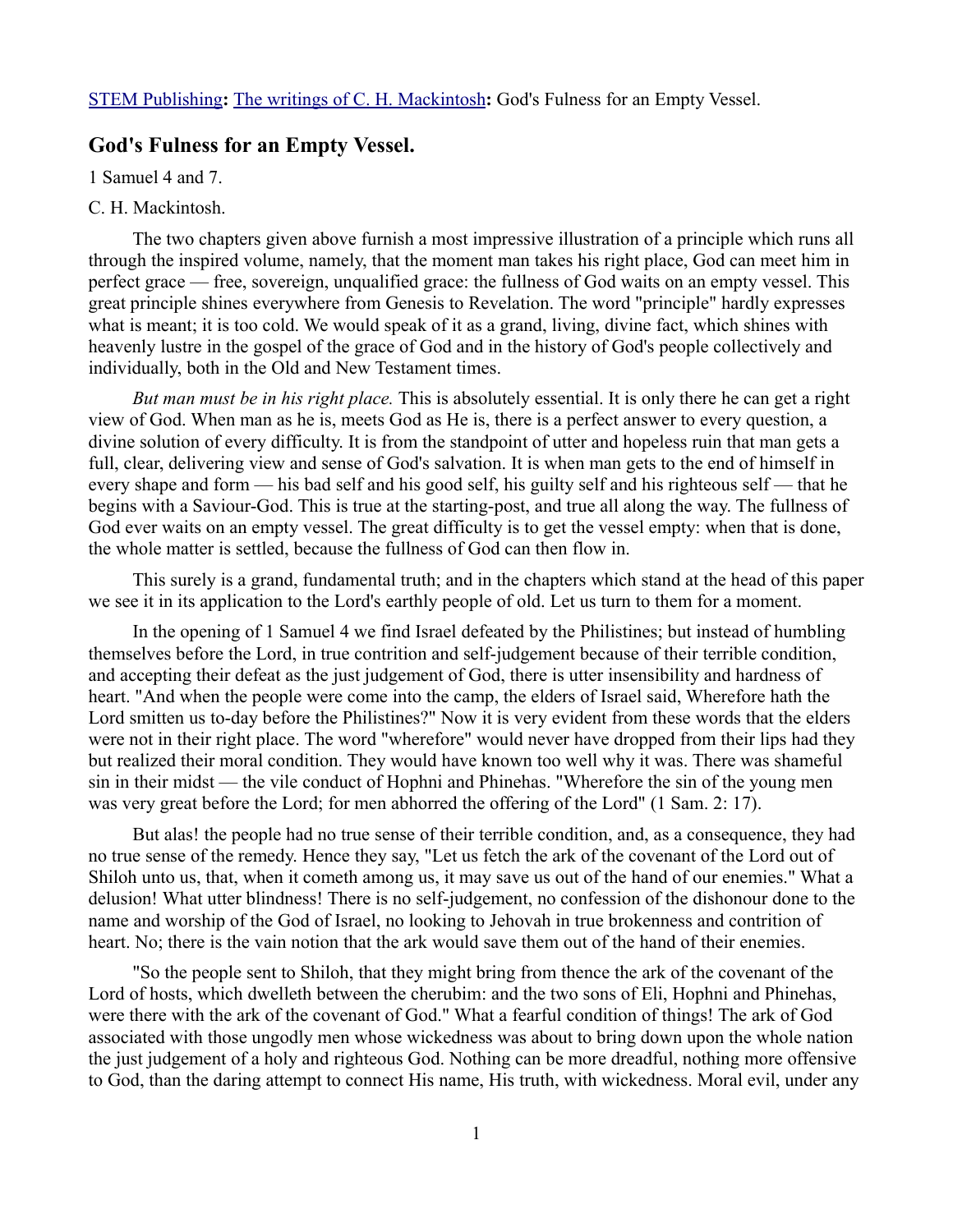circumstances, is bad enough; but the attempt to combine moral evil with the name and service of Him who is holy and true, is the very highest and darkest form of wickedness, and can only bring down the heavy judgement of God. Those ungodly priests, the sons of Eli, had dared to defile the very precincts of the sanctuary with their abominations; and yet these were the men who accompanied the ark of God into the field of battle. What blindness and hardness of heart! That one sentence, "Hophni and Phinehas were there with the ark of the covenant of God," embodies in its brief compass the terrible reflection of Israel's moral condition.

"And when the ark of the covenant of the Lord came into the camp, all *Israel shouted with a great shout,* so that the earth rang again." How vain was the shout! — how hollow the boast! — how empty the pretension! Alas! it was followed, as must ever be the case, by humiliating defeat. "The Philistines fought, and Israel was smitten, and they fled every man into his tent: and there was a very great slaughter; for there fell of Israel thirty thousand footmen. And the ark of God was taken, and the two sons of Eli, Hophni and Phinehas, were slain."

What a condition of things! The priests slain; the ark taken; the glory departed. The ark in which they boasted, and on which they confidently built their hope of victory, was actually in the hands of the uncircumcised Philistines. All was gone. That one terrible fact — the ark of God in the house of Dagon — told the melancholy tale of Israel's complete failure and ruin. God must have reality, truth and holiness in those with whom He deigns to dwell. "Holiness becometh Thy house, O Lord, forever." It was a privilege of the very highest order to have Jehovah dwelling in their midst; but it demanded holiness. He could not connect His name with unjudged sin. Impossible. It would be a denial of His nature, and God cannot deny Himself. He must have the place where He dwells suited to His nature and character. "Be ye holy, for I am holy." This is a grand, fundamental truth, which must be tenaciously held and reverently confessed. It must never be surrendered.

But let us glance for a moment at the history of the ark in the land of the Philistines. It is at once solemn and instructive. Israel had signally failed and shamefully sinned. They had proved themselves wholly unworthy of the ark of the covenant of the Lord; and the Philistines had laid their uncircumcised hands upon it, and actually presumed to bring it into the house of their false god, as if the Lord God of Israel and Dagon could be in the same house! Blasphemous presumption! But the glory which had departed from Israel was vindicated in the darkness and solitude of the temple of Dagon.

God will be God, however His people may fail; and hence we see that when Israel had utterly failed to guard the ark of His testimony, and allowed it to pass into the hands of the Philistines, when all was lost in man's hand, — then the glory of God shone out in power and splendour: Dagon fell, and the whole land of the Philistines was made to tremble beneath the hand of Jehovah. His presence was intolerable to them, and they sought to get rid of it as soon as possible. It was proved beyond all question to be utterly impossible that Jehovah and the uncircumcised could go on together. Thus it was, thus it is, and thus it ever must be. "What concord hath Christ with Belial? . . . And what agreement hath the temple of God with idols?" None whatever.

Let us now turn for a few moments to 1 Sam. 7. Here we find another condition of things altogether. Here we shall find something of the empty vessel, and, as is ever the case, the fullness of God waiting upon it. "And it came to pass, while the ark abode in Kirjath-jearim, that the time was long; for it was twenty years: and *all the house of Israel lamented after the Lord."* In 1 Sam. 5 and 1 Sam. 6 we see that the Philistines could not do *with* Jehovah. In 1 Sam. 7 we see that Israel could not do *without* Him. This is striking and instructive. The world cannot endure the very thought of the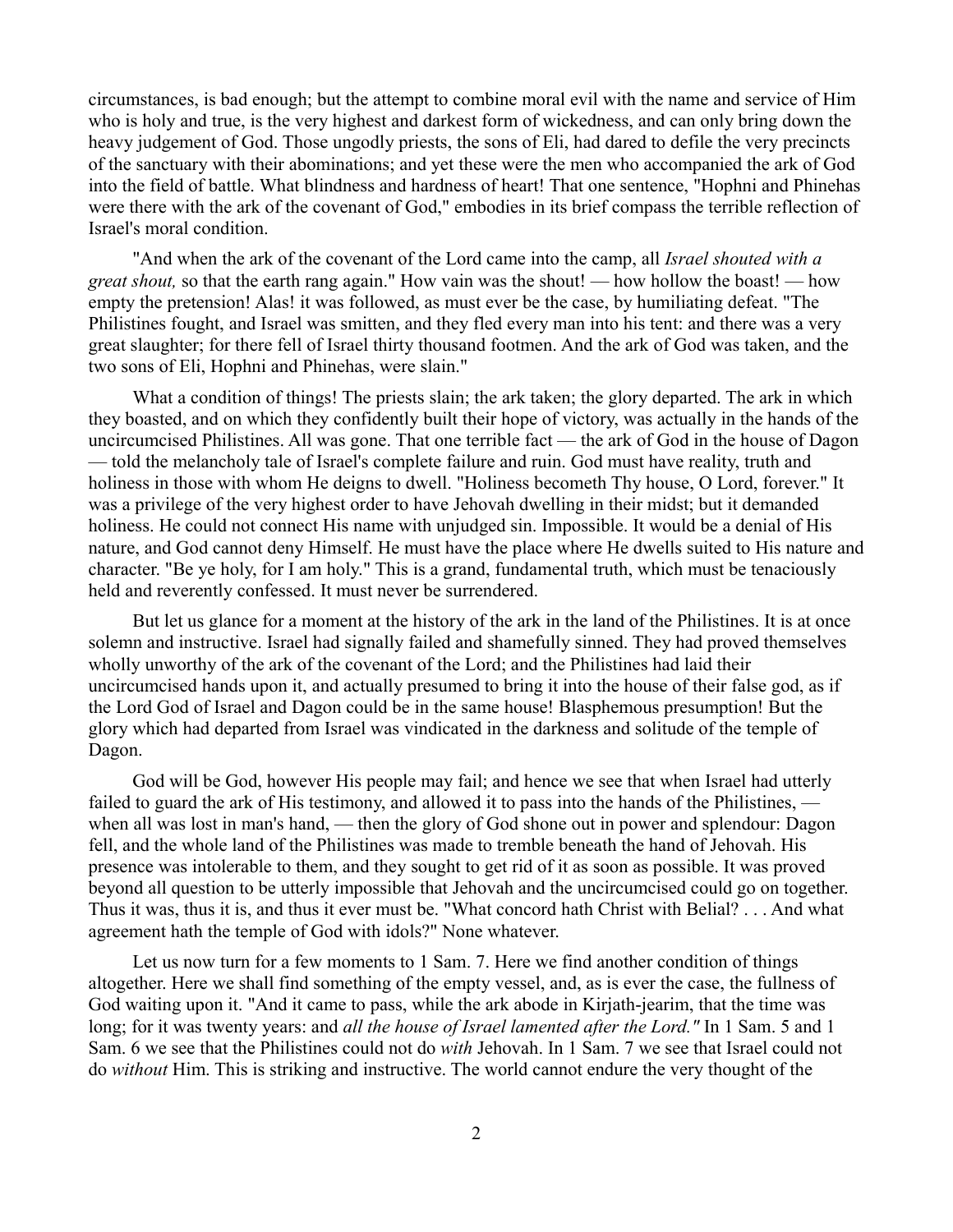presence of God. We see this from the very moment of the fall, in Gen. 3. Man fled away from God ere God drove him out of Eden. He could not endure the divine presence. "I heard Thy voice in the garden, and I was afraid, because I was naked; and I hid myself."

Thus it has ever been, from that moment to the present. As some one has said, "If you could put an unconverted man into Heaven, he would get out of it as soon as possible." What a telling fact! How it stamps the whole human race, and accounts for any depth of moral pravity into which a member of that race may sink! If man cannot endure the presence of God, where is he fit for, and what is he capable of? Weighty and solemn questions!

But "all the house of Israel lamented after the Lord." Twenty long, dreary years had rolled on without the blessed sense of His presence; "And Samuel spake unto all the house of Israel, saying, If ye do return unto the Lord *with all your hearts,* then put away the strange gods, and Ashtaroth, from among you, and *prepare your hearts* unto the Lord, and serve Him *only*, and HE" not the ark — "will deliver you out of the hand of the Philistines. Then the children of Israel did put away Baalim and Ashtaroth, and served the Lord only. And Samuel said, Gather all Israel to Mizpeh, and I will pray for you unto the Lord. And they gathered together to Mizpeh, and drew water, and poured it out before the Lord, and fasted on that day, and said there, We have sinned against the Lord" (1 Sam. 7: 2-6.)

Here we have a different condition of things altogether from that presented in 1 Sam. 4. Here we see the empty vessel getting ready to receive the fullness of God. There is no hollow assumption, no looking to an outward form for salvation. All is reality, all heart-work here. Instead of the boastful shout, there is the out-poured water — the striking and expressive symbol of utter weakness and goodfor-nothingness. In a word, man is taking his right place; and that, as we know, is the sure precursor of God taking His place. This great principle runs like a beauteous golden line all through the divine volume, all through the history of God's people, all through the history of souls. It is wrapped up in that brief but comprehensive clause, "Repentance and remission of sins." Repentance is man's true place. Remission of sins is God's response. The former is the empty vessel; the latter, the fullness of God. When these meet, all is settled.

This is very strikingly presented in the scene now before us. Israel having taken their true place, God is free to act on their behalf. They had confessed themselves to be as water poured upon the ground — perfectly helpless, perfectly worthless. This was all they had to say for themselves, and this was enough. God can now enter the scene and make short work with the Philistines. "If God be for us, who can be against us?"

"And Samuel took a sucking lamb, and offered it for a burnt offering wholly unto the Lord: and Samuel cried unto the Lord for Israel; and the Lord heard him. And as Samuel was offering up the burnt offering, the Philistines drew near to battle against Israel" — How little they knew whom they were coming against, or who was about to meet them! "But the Lord thundered with a great thunder on that day upon the Philistines, and discomfited them; and they were smitten before Israel.... Then Samuel took a stone, and set it between Mizpeh and Shen, and called the name of it Eben-ezer (the stone of help), saying, Hitherto hath the Lord helped us."

What a contrast between Israel's boastful shout in 1 Sam. 4 and Jehovah's thunder in 1 Sam. 7! The former was human pretension; the latter, divine power. That was instantly followed by humiliating defeat; this, by splendid triumph. The Philistines knew nothing of what had taken place — the water poured out, the penitential cry, the offering up of the lamb, the priestly intercession. What could uncircumcised Philistines know about these precious realities? Just nothing. When the earth rang with Israel's pretentious shout, they could take cognisance of that. The men of the world can understand and